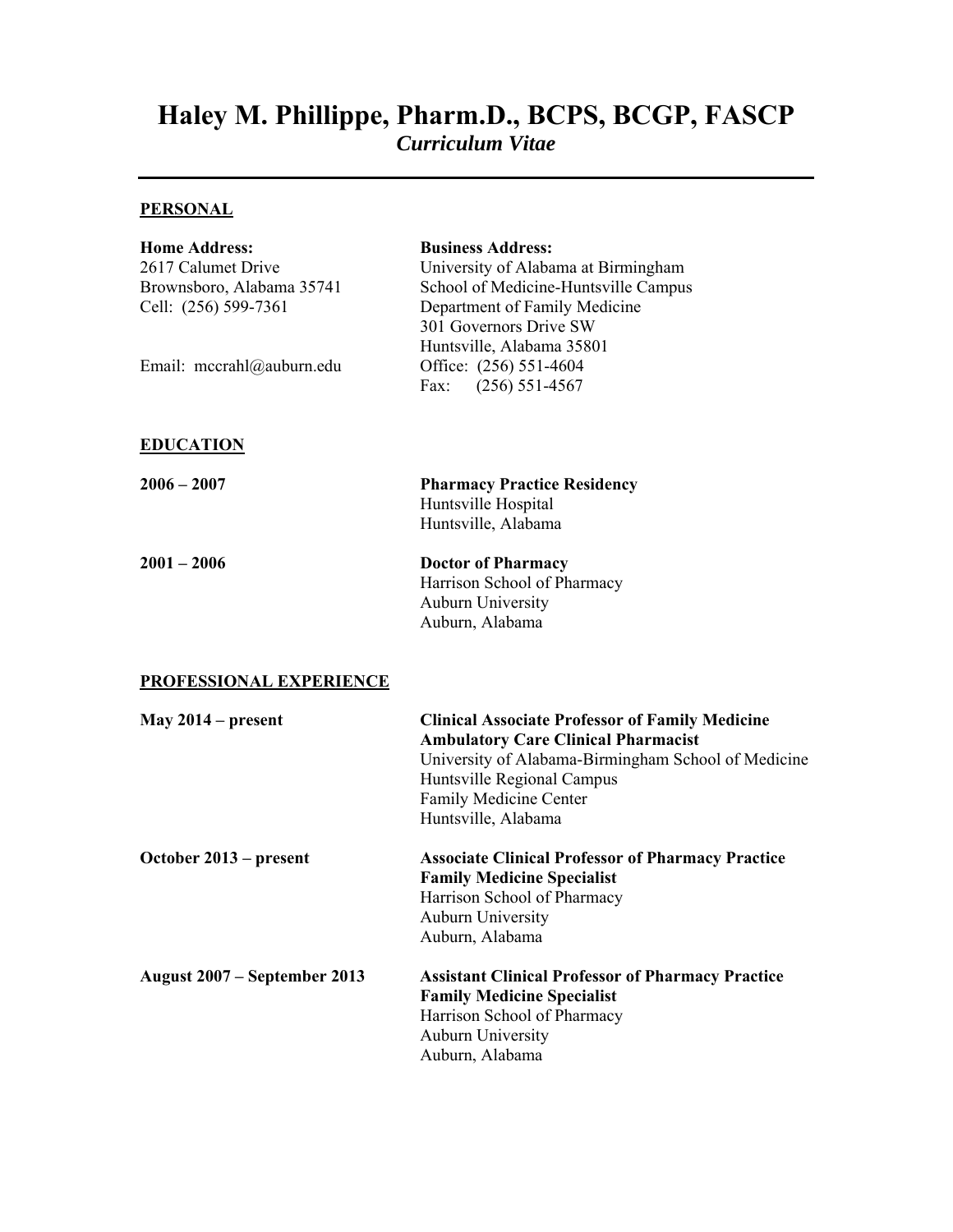| <b>August 2007 - April 2014</b>   | <b>Clinical Assistant Professor of Family Medicine</b><br><b>Ambulatory Care Clinical Pharmacist</b><br>University of Alabama-Birmingham School of Medicine<br>Huntsville Regional Campus<br>Family Medicine Center<br>Diversicare of Big Springs Long-term Care and Transitional<br>Care Facility<br>Huntsville, Alabama |
|-----------------------------------|---------------------------------------------------------------------------------------------------------------------------------------------------------------------------------------------------------------------------------------------------------------------------------------------------------------------------|
| <b>July 2006 – July 2007</b>      | <b>Affiliate Assistant Clinical Professor</b><br>Harrison School of Pharmacy<br><b>Auburn University</b><br>Auburn, Alabama                                                                                                                                                                                               |
| <b>CONSULTING</b>                 |                                                                                                                                                                                                                                                                                                                           |
| $2009 - 2014$                     | <b>Employee Diabetes Program</b><br>Program Design, Development, and Implementation<br>Physicians, Pharmacists, Nurses, Dieticians,<br>Exercise Physiologists, Social Workers<br>Huntsville Hospital<br>Huntsville, Alabama                                                                                               |
| $2008 - 2014$                     | <b>Employee Wellness Program</b><br>Program Design, Development, and Implementation<br>Physicians, Pharmacists, Nurses, Dieticians,<br>Exercise Physiologists, Social Workers<br>Huntsville Hospital<br>Huntsville, Alabama                                                                                               |
| $2007 - 2008$                     | <b>Employee Prescription Formulary</b><br>Program Design and Development<br>Self-insured through BCBS Alabama<br>Approximately 12,000 Employees<br>Huntsville Hospital<br>Huntsville, Alabama                                                                                                                             |
| <b>CERTIFICATES AND LICENSURE</b> |                                                                                                                                                                                                                                                                                                                           |
| $2018$ – present                  | <b>Roard Certified Geriatric Pharmacist (RCCP)</b>                                                                                                                                                                                                                                                                        |

| $2008 - 2013$      | <b>Alabama Pharmacy Preceptor Certification</b>                                           |
|--------------------|-------------------------------------------------------------------------------------------|
| $2000 - present$   | <b>American Heart Association – Basic Life Support /</b><br>Cardiopulmonary Resuscitation |
| $2006$ – present   | <b>Alabama State Board of Pharmacy</b>                                                    |
| $2008 - present$   | <b>Board Certified Pharmacotherapy Specialist (BCPS)</b>                                  |
| $2009$ – present   | <b>Alabama Pharmacy Consultant Certification</b>                                          |
| $2010 - \mu$ escut | <b>Doard Certified Geriatric Litariiacist (DCGL)</b>                                      |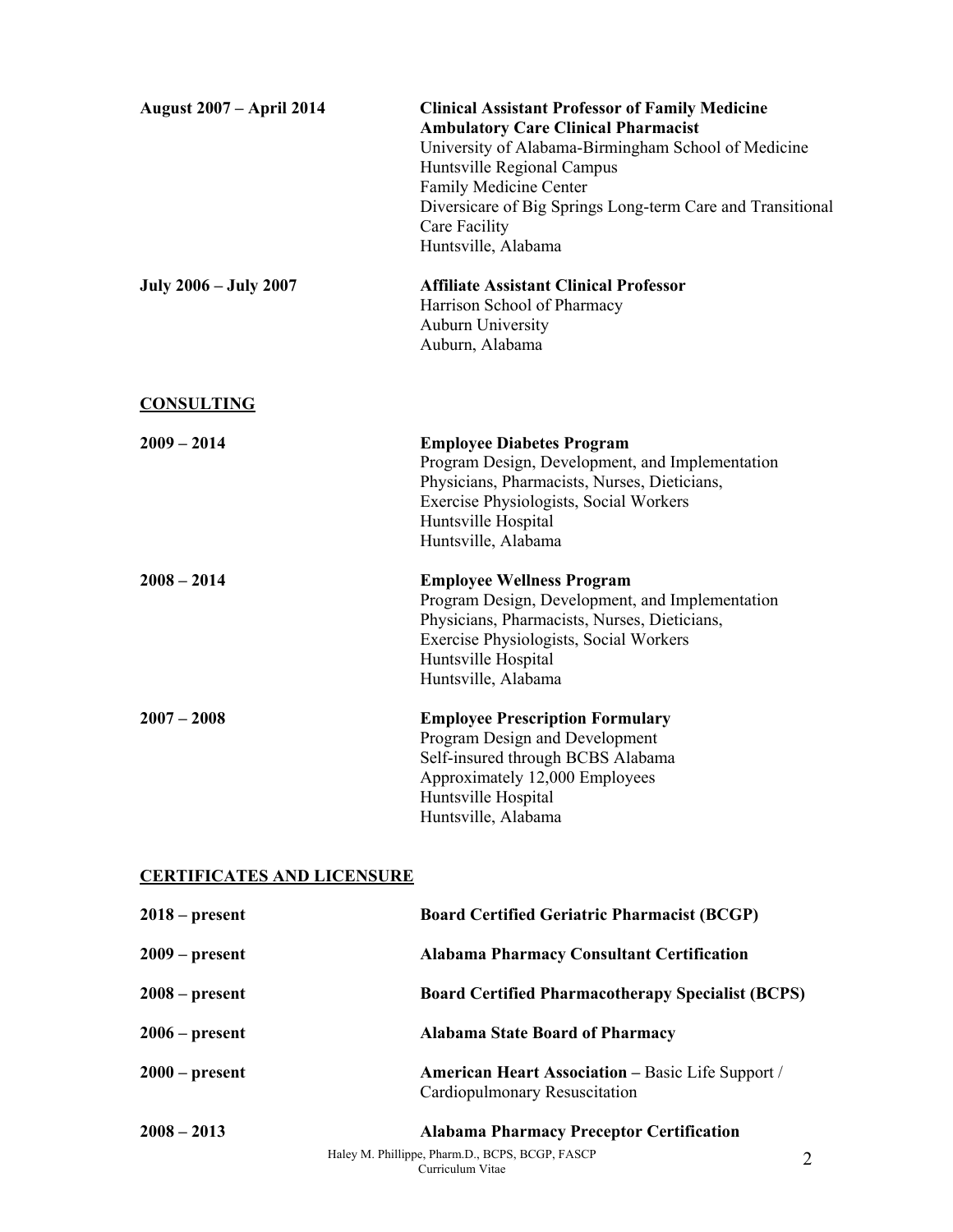## **TEACHING EXPERIENCE**

## **Auburn University Harrison School of Pharmacy**

| $2019$ – present | <b>Integrated Learning Experience VIII</b><br>(PYPD 9270/9276) |
|------------------|----------------------------------------------------------------|
|                  | Urinary Incontinence Expert                                    |
| $2018$ – present | <b>Drugs of Abuse Elective</b>                                 |
|                  | (PYPD 9520)                                                    |
|                  | Co-Coordinator                                                 |
| $2018$ – present | <b>Ambulatory Care Anticoagulation Elective</b>                |
|                  | (PYPD 9500)                                                    |
|                  | Co-Coordinator                                                 |
| $2018$ – present | <b>Integrated Learning Experience III</b>                      |
|                  | (PYPD 9220)                                                    |
|                  | <b>GERD Unit Liaison</b>                                       |
| $2017$ – present | <b>Integrated Learning Experience III</b>                      |
|                  | (PYPD 9220)                                                    |
|                  | Seizure Unit Liaison                                           |
| $2007$ – present | <b>Advanced Pharmacy Practice Experience</b>                   |
|                  | (PYDI 9600)                                                    |
|                  | Primary Care II Clerkships                                     |
| $2007$ – present | <b>Early Pharmacy Practice Experience</b>                      |
|                  | (PYDI 9100, PYDI 9110)                                         |
|                  | Team Leader and PharmD Student Mentor                          |
| $2016 - 2019$    | <b>Integrated Pharmacotherapy</b>                              |
|                  | (PYDI 9470, PYDI 9480)                                         |
|                  | Depression Expert and Facilitator                              |
| $2008 - 2018$    | <b>Contemporary Aspects of Pharmacy Practice VI</b>            |
|                  | (PYDI 9420)                                                    |
|                  | Geriatrics Pharmacotherapy Pre-Lab and Lab                     |
| $2008 - 2018$    | <b>Antithrombotic/Thrombolytic Therapy Elective</b>            |
|                  | (PYDI 9756)                                                    |
|                  | Co-Coordinator                                                 |
| $2008 - 2017$    | <b>Clinical Seminar and Manuscript Preparation</b>             |
|                  | (PYPP 5680)                                                    |
|                  | Advisor                                                        |
| $2015 - 2016$    | <b>Integrated Pharmacotherapy</b>                              |
|                  | (PYDI 5470, PYDI 5570, PYDI 5580)                              |
|                  | Oral Presentation Expert and Facilitator                       |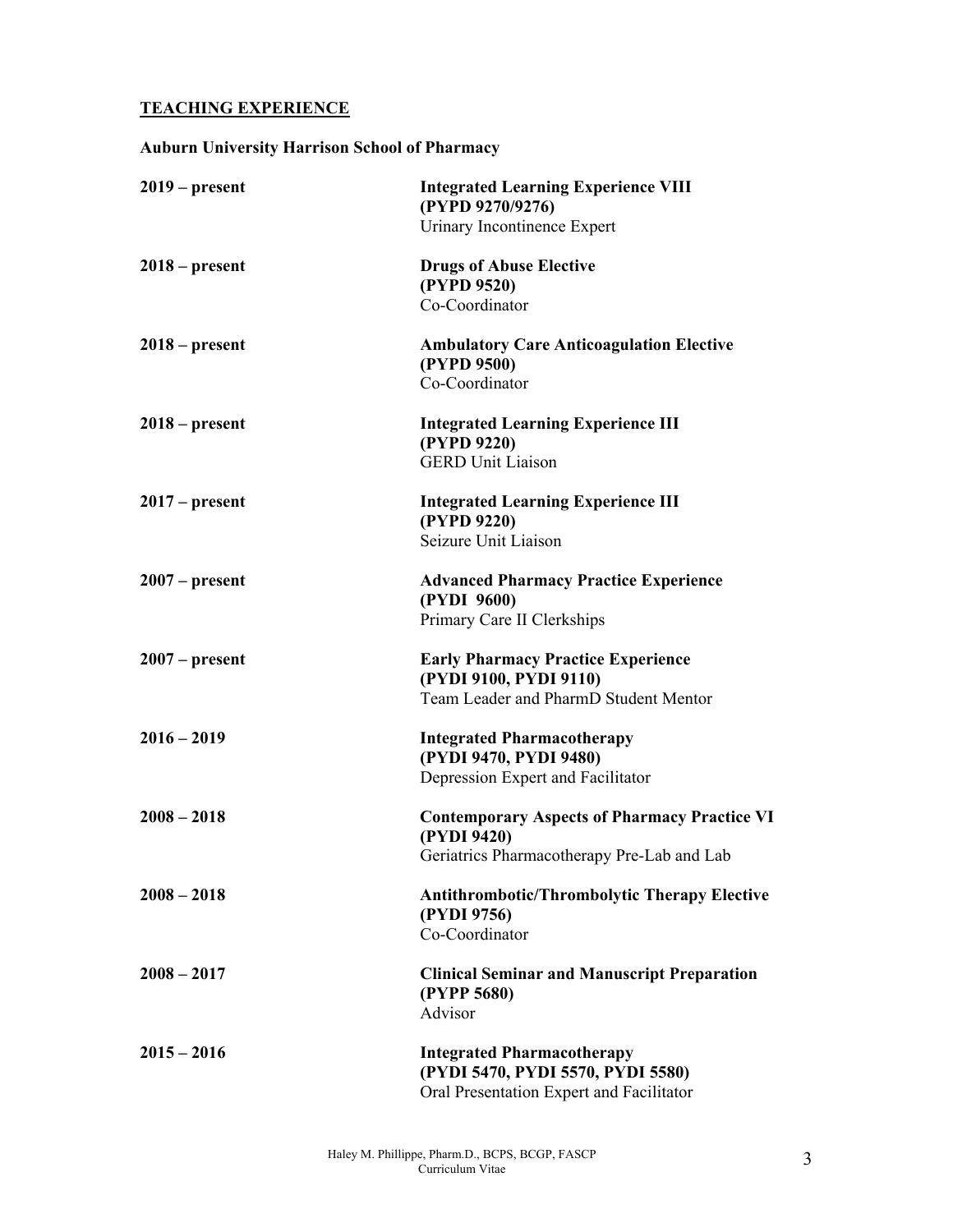| $2009 - 2014$              | <b>Integrated Pharmacotherapy</b><br>(PYDI 5470, PYDI 5570, PYDI 5580)<br>Type 2 Diabetes Expert and Facilitator                                                   |
|----------------------------|--------------------------------------------------------------------------------------------------------------------------------------------------------------------|
| $2012 - 2013$              | <b>Contemporary Aspects of Pharmacy Practice VI</b><br>(PYDI 5490)<br>Type 2 Diabetes Pre-Lab and Lab                                                              |
|                            |                                                                                                                                                                    |
| $2008 - 2009$              | <b>Pharmacotherapy V: Pulmonary Module</b><br>(PYDI 5423)<br>Asthma Expert and Facilitator                                                                         |
| 2008                       | <b>Contemporary Aspects of Pharmacy Practice V</b><br>(PYDI 5420)                                                                                                  |
|                            | Lipid Management Pre-Lab and Lab                                                                                                                                   |
| 2007                       | <b>Women's Health Elective</b><br>(PYPP 5900)                                                                                                                      |
|                            | Smoking Cessation in Women<br>Cardiovascular Disease in Women                                                                                                      |
| 2007                       | <b>Clinical Seminar and Poster Presentation</b><br>(PYPP 5680)<br>Advisor                                                                                          |
| <b>Huntsville Hospital</b> |                                                                                                                                                                    |
| $2014 - present$           | <b>Postgraduate Year 2 Residency</b><br>Academic Elective Rotation - preceptor                                                                                     |
| $2007 - present$           | <b>Postgraduate Year 1 Residency</b><br>Ambulatory Care Elective Rotation - preceptor<br>Academic Elective Rotation - preceptor                                    |
|                            | University of Alabama at Birmingham School of Medicine<br>Huntsville Regional Medical Campus; Huntsville, Alabama                                                  |
| $2016 - present$           | <b>Emergency Medicine/Anticoagulation Rotation for</b><br><b>Medical Residents</b><br>(PGY1 CH2)<br>Required rotation for all $1st$ year residents<br>Co-Preceptor |
| 2015 – present             | <b>Community Medicine Rotation for Medical Residents</b><br>(PGY2 CH2)                                                                                             |
|                            | Required rotation for all $2nd$ year residents<br>Co-Preceptor                                                                                                     |
| 2014 – present             | <b>Pharmacology Co-Enrolled Elective for Medical</b><br><b>Students</b><br>(06-423H MS3, MS4)<br>Elective for $3^{rd}$ and $4^{th}$ year medical students          |
|                            | Faculty Presenter (Geriatrics, Anticoagulants)                                                                                                                     |
|                            | Haley M. Phillippe, Pharm.D., BCPS, BCGP, FASCP<br>4<br>Curriculum Vitae                                                                                           |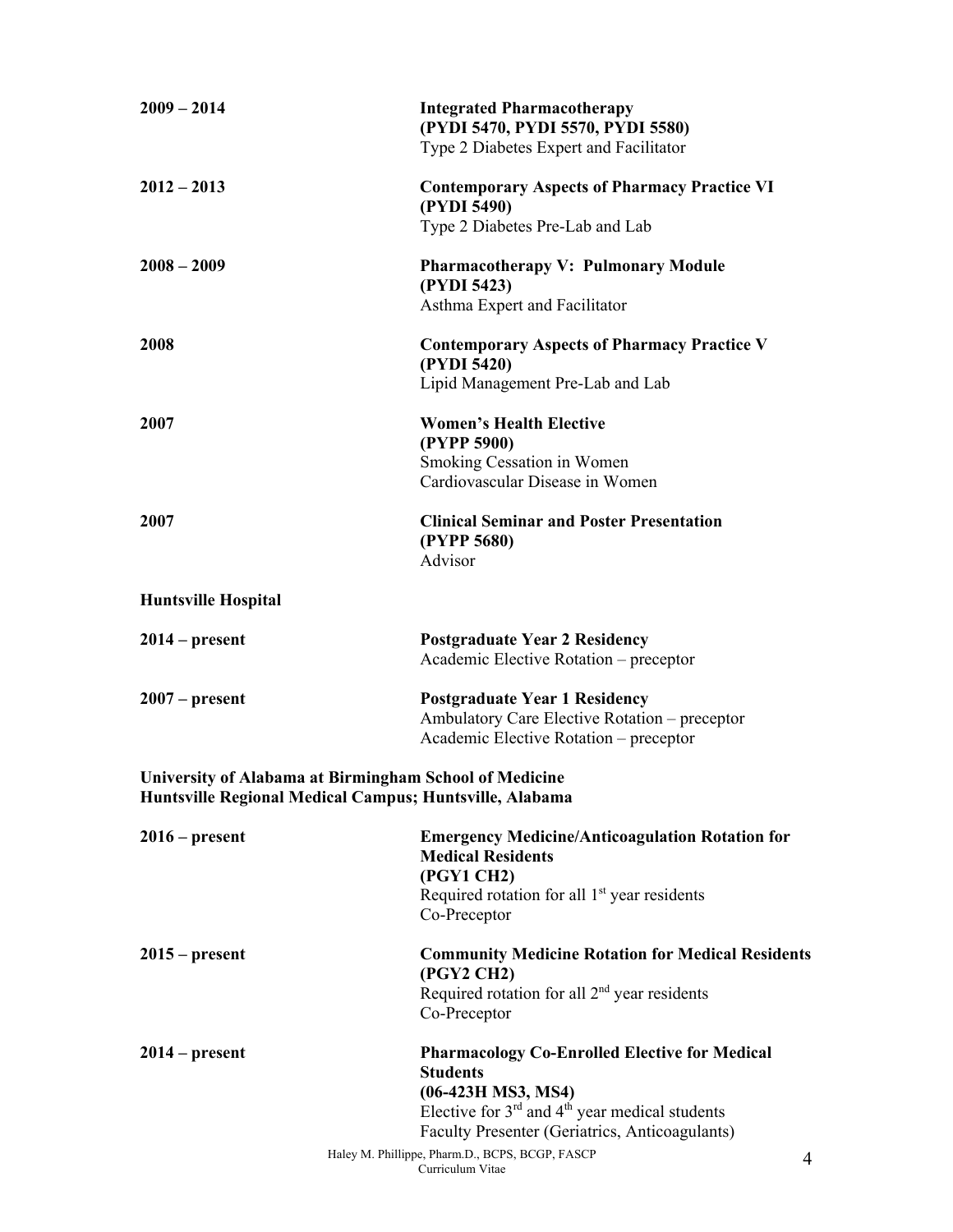| $2007$ – present | <b>Pharmacotherapy Rotation for Medical Residents</b><br>(PGY2 PT2, PGY3 PT3)<br>Elective rotation for 2nd and 3rd year residents<br>Preceptor |
|------------------|------------------------------------------------------------------------------------------------------------------------------------------------|
| $2015 - 2017$    | <b>Community Health Rotation for Medical Residents</b><br>(PGY3 CH3)<br>Required rotation for all $3rd$ year residents<br>Preceptor            |
| $2007 - 2016$    | <b>Geriatric Rotation for Medical Residents</b><br>(PGY3 GR3)<br>Required rotation for $3rd$ year residents<br>Preceptor                       |
| $2007 - 2012$    | <b>Scholar's Week Course for Medical Students</b><br>"Pharmacotherapy"<br>Preceptor                                                            |

## **GRANTS**

**Phillippe HM (Co-PI)**, Marlowe KF (Co-PI), Fox BI (Co-PI). Opioid Education Outreach Initiative. Auburn University External Grant. Requested \$2,600,000 January 2019. Early stages of development.

**Phillippe HM (Co-PI)**, Marlowe KF (Co-PI), Fox BI (Co-PI), Jackson CW (Co-I), Westrick SC (Co-I), Hill SA, Fowler AT, Cullars EW, Crouch MB, Clarke JL. Opioid Training Institute. Alabama Department of Mental Health Grant. Requested \$1,484,242 November 2018. Funded.

**Phillippe HM (PI)**, Fox BI (Co-I), Marlowe KF (Co-I), Fowler AT, Hill SA. Opioid addiction prevention and treatment. Alabama Department of Public Health Grant. Requested \$124,951 October 2018. Funded

**Phillippe HM (co-PI)**, Fox BI (co-PI), Marlowe KF, Fowler AT, Hill SA. Collaborating to Combat Misuse and Abuse of Illicit and Prescription Drugs in Alabama: An Interprofessional Conference. Alabama Department of Public Health Grant. Requested \$107,183 January 2018. Funded

**Phillippe HM (co-PI)**, Fox BI (co-PI), Marlowe KF, Fowler AT, Hill SA. Collaborating to Combat Misuse and Abuse of Illicit and Prescription Drugs in Alabama: An Interprofessional Conference. Alabama Department of Economic and Community Affairs Grant. Requested \$149,000 October 2017. Awaiting funding letter.

**Phillippe HM (co-PI)**, Fox BI (co-PI), Marlowe KF, Fowler AT, Hill SA. Collaborating to Combat Misuse and Abuse of Illicit and Prescription Drugs in Alabama: An Interprofessional Conference. Alabama Department of Public Health Grant. Requested \$8,593 January 2017. Funded

**Phillippe HM (co-PI)**, Fox BI (co-PI) , Marlowe KF, Fowler AT, Hill SA. Collaborating to Combat Misuse and Abuse of Illicit and Prescription Drugs in Alabama: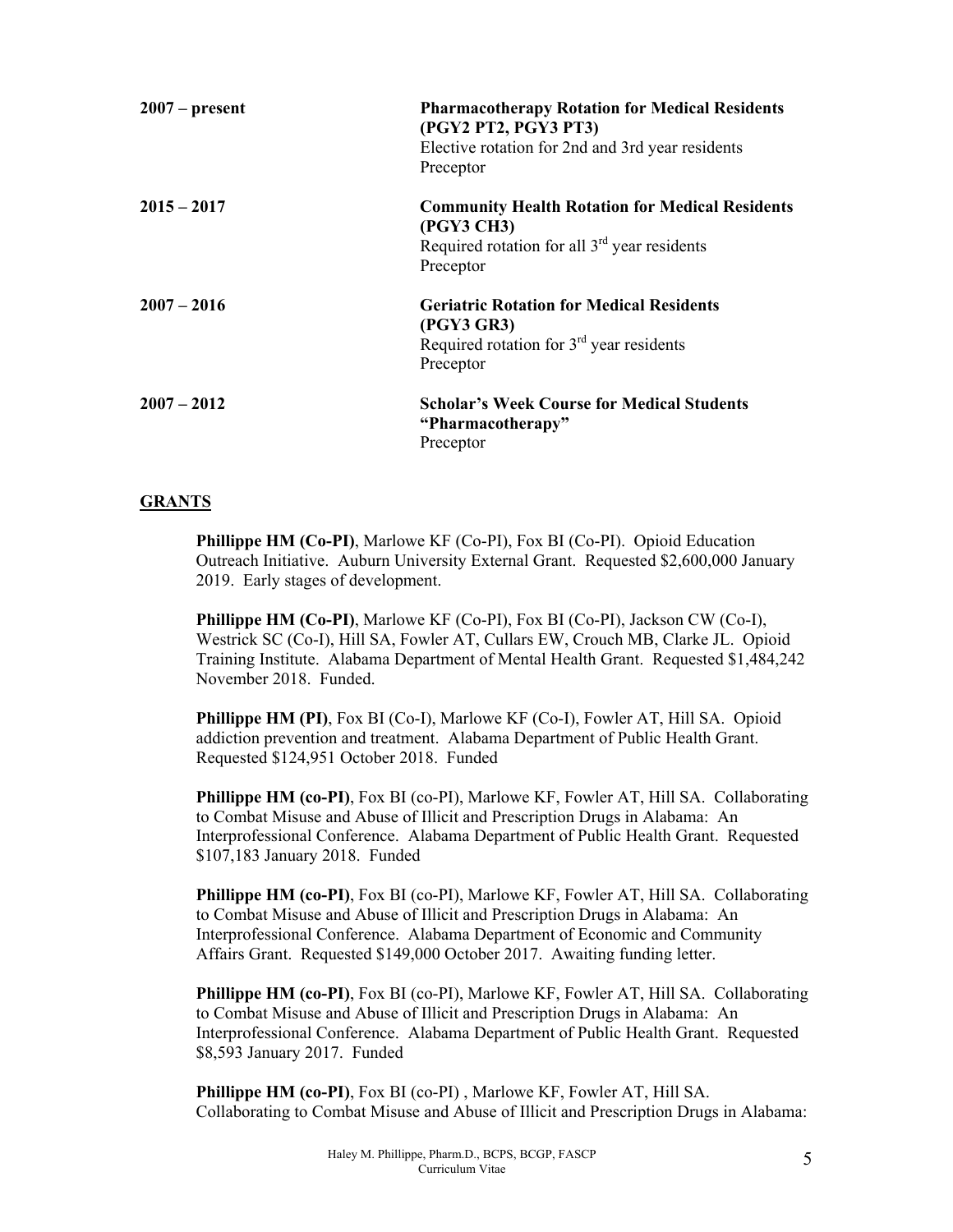An Interprofessional Conference. Alabama Department of Economic and Community Affairs Grant. Requested \$183,492 October 2016. Funded.

**Phillippe HM (co-PI),** Steuber T (co-PI), Wright BM (co-PI), Andrus MR (co-PI). Medication Safety in the Elderly. Auburn University Competitive Outreach Scholarship Grant. Requested \$20,000 October 2016. Unfunded.

#### **PUBLICATIONS – PEER REVIEWED**

**Phillippe HM**. Overview of Venous Thromboembolism. Am J Manag Care. 2017;23:S376-S382.

**Phillippe HM,** Wright BM, Bowerman KE, Andrus MR. Pharmacist Interventions Regarding the Appropriateness of Apixaban, Rivaroxaban, Dabigatran, and Warfarin in a University-Affiliated Outpatient Clinic. J Pharm Technol. 2016;32(6):245-52.

**Phillippe HM,** Hornsby LB, Treadway S, Armstrong EM, Bellone JM. Inherited Thrombophilia. J Pharm Pract. 2014;27(3):224-6.

Armstrong EM, Bellone JM, Hornsby LB, Treadway S, **Phillippe HM**. Acquired Thrombophilia. J Pharm Pract. 2014;27(3):234-42.

Armstrong EM, Bellone JM, Hornsby LB, Treadway S, **Phillippe HM**. Pregnancy-Related Venous Thromboembolism. J Pharm Pract. 2014;27(3):243-52.

Hornsby LB, Armstrong EM, Bellone JM, Treadway S, **Phillippe HM**. Thrombophilia Screening. J Pharm Pract. 2014;27(3):253-9.

**Phillippe HM**, Wargo KM. Mitiglinide for Type 2 Diabetes Treatment. Expert Opin Pharmacother. 2013;14(15):2133-44.

Koffarnus RL, Wargo KA, **Phillippe HM**. Rivoglitazone: A New Thiazolidinedione for the Treatment of Type 2 Diabetes Mellitus. Ann Pharmacother. 2013;47(6):877-85.

**Phillippe HM,** Darling CH, Aikens GB, Wargo KA**.** Development of an antibiogram in a long-term care facility. Consult Pharm. 2011;26(11):829-36.

Stevenson TL, Hornsby LB, **Phillippe HM**, Kelley K, McDonough S. A Quality Improvement Course Review of Advanced Pharmacy Practice Experiences. Am J Pharm Educ. 2011;75(6):article 116.

**Phillippe HM,** Baty SR, Griffith CB.Triple therapy: Boon or bane for high-risk CV patients. J Fam Pract. 2011;60(4):187-92.

**Phillippe HM,** Wargo KA. Mitiglinide: A novel agent for the treatment of type 2 diabetes mellitus. Ann Pharmacother. 2010;44(10):1615-1623.

**Phillippe HM**, Sparkman AY. Venous thrombosis: Preventing clots in patients at risk. J Fam Pract. 2010;59(7):315-321.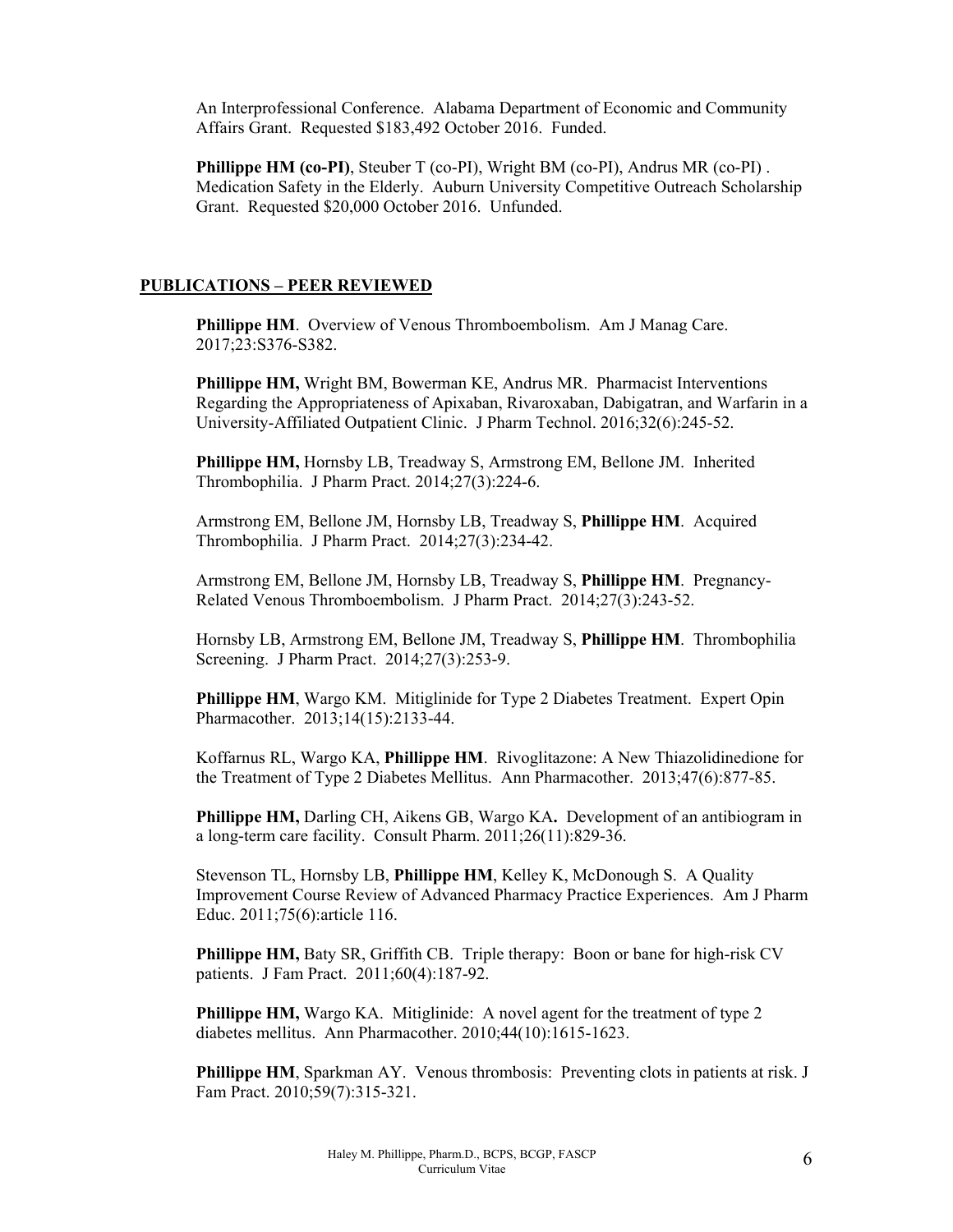Otwell JL, **Phillippe HM**, Dixon KS. Efficacy and safety of IV alteplase up to 4.5 hours after acute ischemic stroke onset. Am J Health Syst Pharm. 2010;67(13):1070-1074.

**Phillippe HM**, Andrus MR, Sims M, McDaniel MR. Potential cost savings for a healthsystem based outpatient pharmacy. Hosp Pharm. 2010;45(6):472-477.

Wargo KA, Eiland EH, Hamm W, English TM, **Phillippe HM**. Comparison of the Modification of Diet in Renal Disease and Cockcroft-Gault Equations for Antimicrobial Dosage Adjustments. Ann Pharmacother. 2006;40:1345-1351.

#### **INTERNATIONAL POSTER PRESENTATIONS** (\*presenter)

Hohmann L\*, Fox B, **Phillippe HM**, Marlowe KF, Hill S, Fowler A. A Community-Wide Education Program on Drug Addiction: Stakeholder Knowledge, Beliefs, and Opportunities for Interprofessional Collaboration. International Society of Pharmacoeconomics and Outcomes Research Annual Conference; Baltimore, Maryland; May 2018. *Value Health*. 2018;21:S189-S190.

Loyed JV, **Phillippe HM\***. Preliminary Results of a Pharmacist-Managed Anticoagulation at a Long-Term Care Facility. Poster Presentation. American College of Clinical Pharmacy/European Society of Clinical Pharmacy International Congress on Clinical Pharmacy; Orlando, Florida; April 2009.

#### **NATIONAL STUDENT POSTER PRESENTATIONS** (\*presenter)

Skarupa A\*, West M\*, Ledbetter M\*, Steuber TD, **Phillippe HM**. Factors Correlated with Gastrointestinal Bleeding in Patients on Direct Oral Anticoagulants Compared to Warfarin: A Four-Year Analysis. American Society of Health-Systems Pharmacists Midyear Clinical Meeting; Anaheim, CA; December 2018.

Towers W\*, Doan C\*, Fernandez G\*, Steuber TD, **Phillippe HM**. Factors Correlated with Bleeding in Patients on Direct Oral Anticoagulants Compared to Warfarin. American Society of Health-Systems Pharmacists Midyear Clinical Meeting; Anaheim, CA; December 2018.

Howorth R\*, Steuber TD, **Phillippe HM**, Wright BM, Andrus MR. Evaluation and perceptions of an interprofessional debate activity as a method of literature evaluation: an interim analysis. American Society of Health-Systems Pharmacists Midyear Clinical Meeting; Orlando, Florida; December 2017.

Knight H, Lee J\*, Holloway A\*, Squires C\*, Steuber TD, **Phillippe HM**. Factors correlated with gastrointestinal bleeding in patients on direct oral anticoagulants compared to warfarin. American Society of Health-Systems Pharmacists Midyear Clinical Meeting; Orlando, Florida; December 2017.

Squires CD\*, Jenkins RJ, Steuber TD, Andrus MR, **Phillippe HM**. Interprofessional education simulation and its effect on residents' opinions of pharmacy. American Society of Health-Systems Pharmacists Midyear Clinical Meeting; Orlando, Florida; December 2017.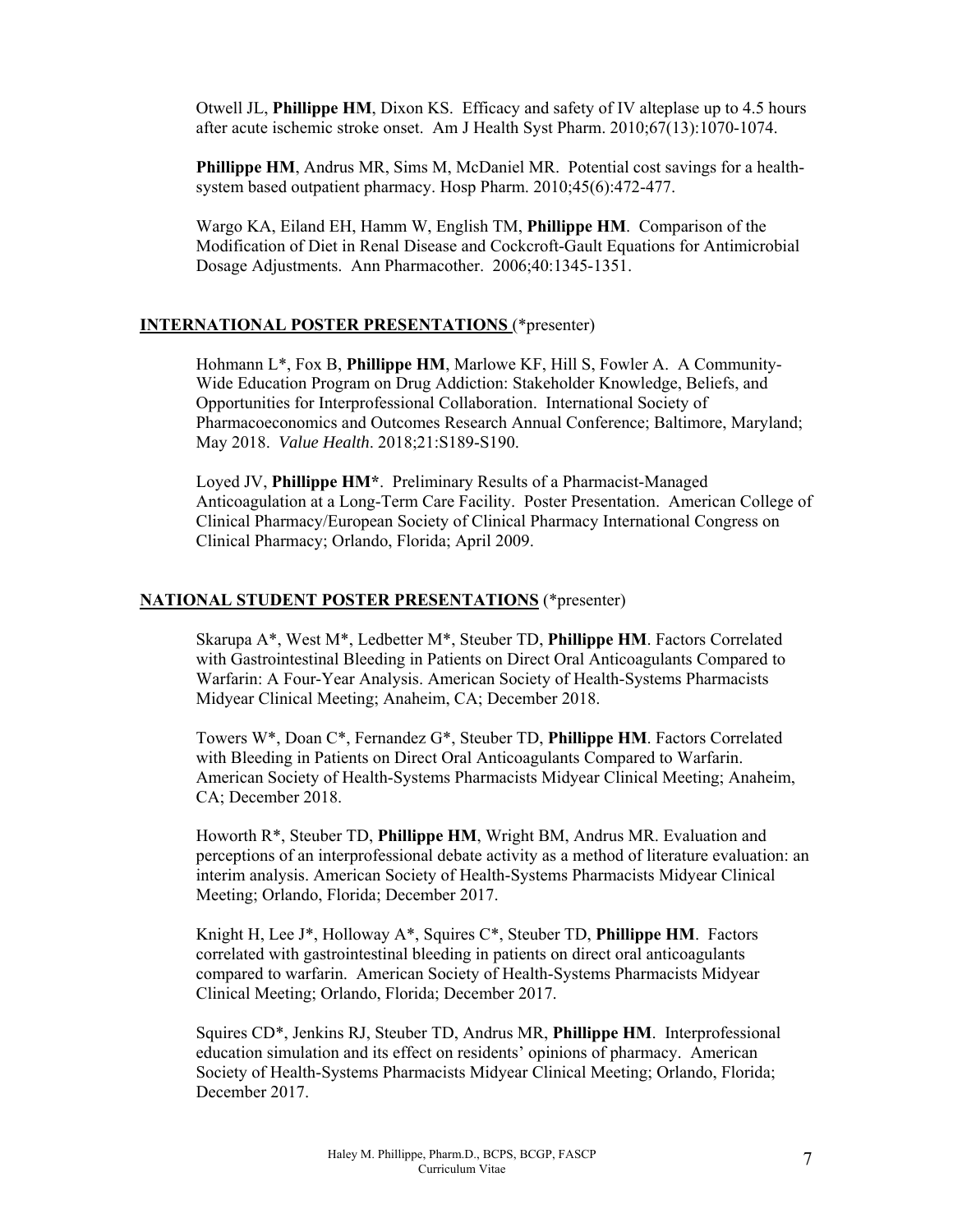Richardson M\*, Yordy B\*, Andrus MR, **Phillippe HM**, Wright BM. The impact of a pharmacist managed smoking cessation program within two university affiliated clinics. American Society of Health-Systems Pharmacists Midyear Clinical Meeting; Las Vegas, Nevada; December 2016.

McKinney A\*, Smith E\*, Wright B, **Phillippe HM**, Andrus MR. Attitudes of Medical Residents Toward Pharmacist-Physician Collaboration. American Society of Health-System Pharmacists Midyear Clinical Meeting; New Orleans, Louisiana; December 2015.

Singleton A\*, Hedman K\*, Bice, T, **Phillippe HM**, Bulloch MN. Evaluation of the Quantity and Quality of Geriatric Specific Recommendations in Clinical Practice Guidelines. American Society of Health-System Pharmacists Midyear Clinical Meeting; New Orleans, Louisiana; December 2015.

Chambers J\*, Dafforn A\*, **Phillippe HM**, Cramer R. Evaluation of paliperidone palmitate use on frequency of psychiatric-related hospital readmissions and emergency department visits. American Society of Health-System Pharmacists Midyear Clinical Meeting; New Orleans, Louisiana; December 2015.

**Phillippe HM**, Wright BM, Andrus MP, Tigue BP, Bowerman KE\*. Appropriateness of Novel Oral Anticoagulants wand Warfarin Therapy in Two University Affiliated Outpatient Clinics. American Society of Health-System Pharmacists Midyear Meeting; Anaheim, California; December 2014.

Coleman J\*, Wright BM, **Phillippe HM**, et al. Patient Perception of Pharmacist Involvement in Direct Care in University-Affiliated Outpatient Clinics. American Society of Health-Systems Pharmacists Midyear Clinical Meeting; Orlando, Florida; December 2013.

Darling C\*†, Aikens G\*†, **Phillippe HM\***, Wargo KA. Development of an antibiogram for a long-term care facility. American Society of Health Systems Pharmacists Midyear Clinical Meeting; Anaheim, California; December 2010.

#### **NATIONAL POSTER PRESENTATIONS** (\*presenter, † student or resident contribution)

Jeminiwa R\*† , Hohmann L† , Fox BI, **Phillippe HM**, Marlowe KF, Hill S, Fowler A. Different Professions Perceived Roles and Beliefs in Addressing Drug Misuse and Abuse Problem: The Aftermath of an Interprofessional Program. American Pharmacists Association Annual Meeting, Seattle, Washington, March 2019. Journal of the American Pharmacists.

Steuber TD\*, **Phillippe HM**, Wright BM, Andrus MR\*. Interprofessional debate activity as a method of literature evaluation: an interim, year-long analysis. American Association of Colleges of Pharmacy Annual Meeting; Boston, Massachusetts; July 2018.

Steuber TD\*, Wright, BM, **Phillippe HM**, Andrus MR\*. Interprofessional education simulation day and its impact on residents' perceptions of pharmacist-physician collaboration. American Association of Colleges of Pharmacy Annual Meeting; Boston, Massachusetts; July 2018.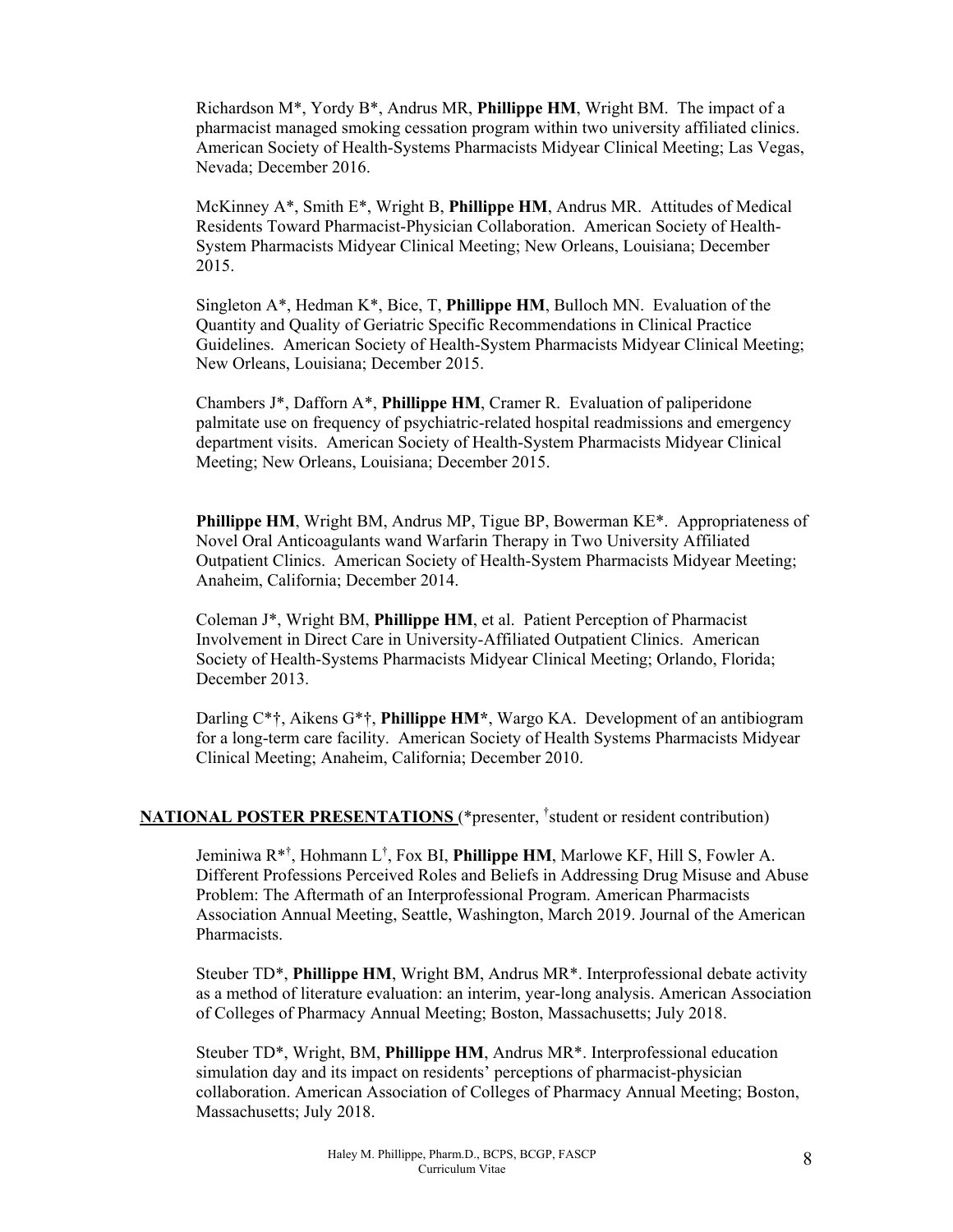**Phillippe HM\***, Fox BI, Marlowe KF, Hohmann L<sup>†</sup>, Hill S, Fowler A. Bringing communities together: An interprofessional program to combat addiction. American Society of Health-Systems Pharmacists Midyear Clinical Meeting; Orlando, Florida; December 2017.

**Phillippe HM\***, Fox BI, Marlowe KF, Hohmann L<sup>†</sup>, Hill S, Fowler A. Crossing the Lines: An Interprofessional Program to Combat Addiction. Annual Meeting, American Society of Consultant Pharmacists, Orlando, Florida; November 2017. Abstract published.

Hutchinson AM, **Phillippe HM\***, Kelley KW. Experiences from incorporation of geriatric focused experiences in a 3rd professional year elective and impact on Kiersma-Chen Empathy Scale Scores. Annual Meeting, American Society of Consultant Pharmacists, Dallas, Texas; November 2016. Abstract published.

Hutchinson A, **Phillippe HM\***, Kelley K. Examination of Kiersma-Chen Empathy Scale Scores in student pharmacists during advanced pharmacy practice experiences. Annual Meeting, American Society of Consultant Pharmacists, Dallas, Texas; November 2016. Abstract published.

Hutchison A, Kelley K, **Phillippe HM\*,** et al. Student Pharmacists' Perceptions of Working with Geriatric Patients Before and After Advanced Pharmacy Practice Experiences. American Society of Consultant Pharmacists Annual Meeting; Las Vegas, Nevada; October 2015. Abstract published.

Kelley K, Hutchison A, **Phillippe HM\*,** Rutledge R. Impact of Geriatric Sensitivity Activities on Student Attitudes and Perceptions Regarding Age-Related Medication. American Society of Consultant Pharmacists Annual Meeting; Las Vegas, Nevada; October 2015. Abstract published.

Hutchison A, **Phillippe HM\*.** Impact of a Continuing Professional Education Geriatric Sensitivity Activity. American Society of Consultant Pharmacists Annual Meeting; Las Vegas, Nevada; October 2015. Abstract published.

Phillippe HM<sup>\*</sup>, Hand SE<sup>†</sup>. Appropriateness of the Novel Oral Anticoagulants in a Long-Term Care Facility. American Society of Health-System Pharmacists Midyear Meeting; Anaheim, California; December 2014.

**Phillippe HM\*.** Results of a Pharmacist-Managed Warfarin Service in a Long-Term Care Facility. American Society of Consultant Pharmacists Annual Meeting; Orlando, Florida; November 2014. Abstract published.

Phillippe HM<sup>\*</sup>. Review of the Appropriateness of Apixaban, Rivaroxaban, and Dabigatran Therapy in a Long-Term Care Facility. American Society of Consultant Pharmacists Annual Meeting; Orlando, Florida; November 2014. Abstract published.

**Phillippe HM\***. Interventions by a Pharmacy Team at a Long-Term Care Facility. American Society of Consultant Pharmacists Annual Meeting; Orlando, Florida; November 2014. Abstract published.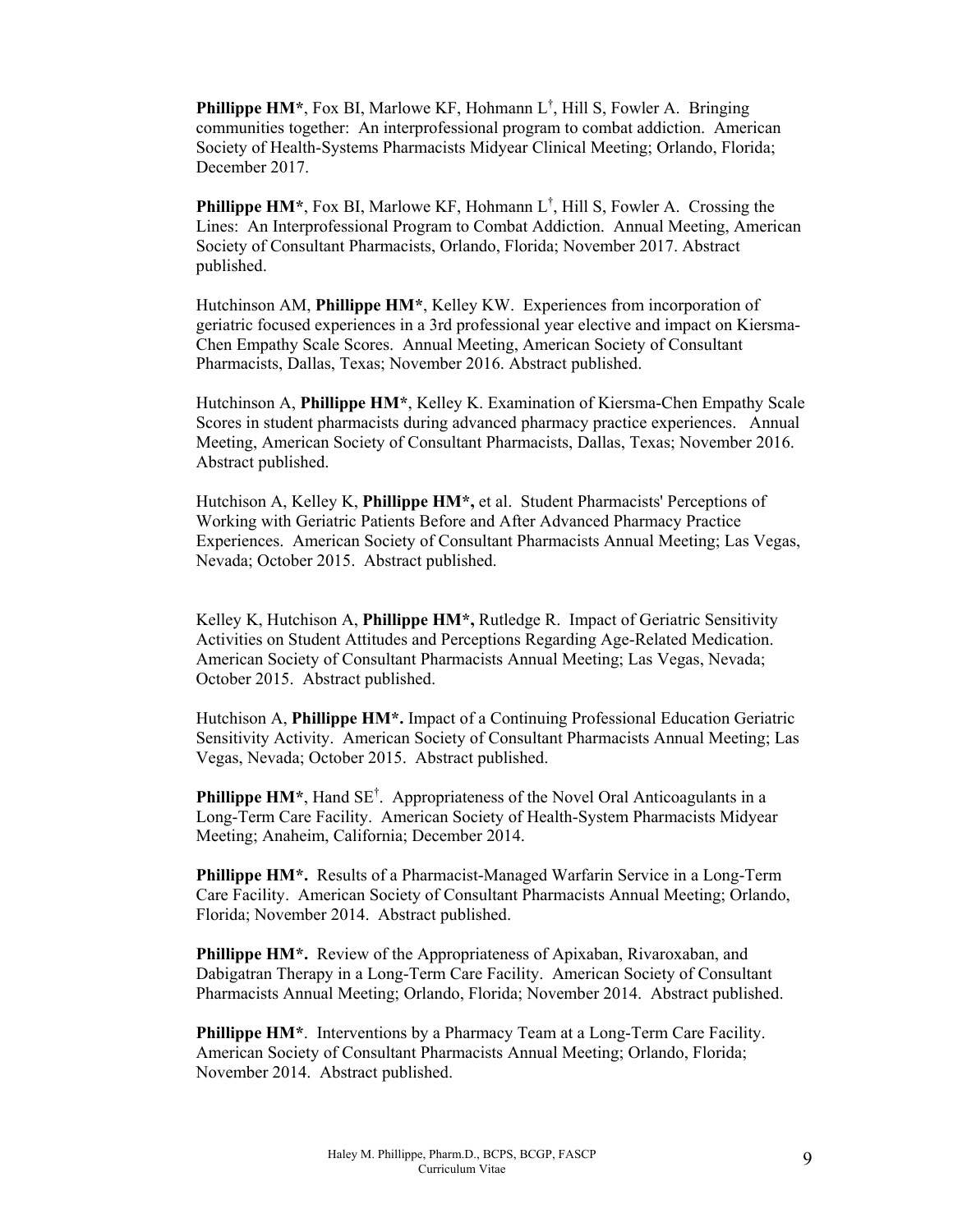Wright BM, **Phillippe HM\***, Andrus MR\*. Pharmacy Student Interventions for Medicaid Patients during a Major Formulary Change. American College of Clinical Pharmacy Annual Meeting; Austin, Texas; October 2014.

**Phillippe HM\***, Wright BM, Andrus MP\*, Tigue BP<sup>†</sup>, Bowerman KE<sup>†</sup>. Review of the Appropriateness of Apixaban, Dabigatran, and Rivaroxaban Therapy. American College of Clinical Pharmacy Annual Meeting; Austin, Texas; October 2014.

Kleppinger EL\*, Hornsby LB, **Phillippe HM**, et al. Evaluation of a Skills-based Continuing Professional Education Program for Practicing Pharmacists. American Association of Colleges of Pharmacy Annual Meeting; Chicago, Illinois; July 2013. Abstract published.

**Phillippe HM<sup>\*</sup>**. Results of a pharmacist-managed anticoagulation service at a long-term care facility. American College of Clinical Pharmacy Annual Meeting; Hollywood, Florida; October 2012.

Stevenson TL\*, Hornsby LB, **Phillippe HM**, Kelley K, McDonough S. A Quality Improvement Course Review of Advanced Pharmacy Practice Experiences. American Association of Colleges of Pharmacy Annual Meeting; San Antonio, Texas; July 2011.

Darling C<sup>\*†</sup>, Aikens G<sup>\*†</sup>, **Phillippe HM**\*, Wargo KA. Development of an antibiogram for a long-term care facility. American Society of Health Systems Pharmacists Midyear Clinical Meeting; Anaheim, California; December 2010.

Hornsby LB, **Phillippe HM\***. Development and Evaluation of an Anticoagulation Course Elective for Third Year Professional Students. American Association of Colleges of Pharmacy Annual Meeting; Boston, Massachusetts; July 2009. Abstract published. **Phillippe HM\***. Evaluation of Medication Related Problems in Asthmatics with Multiple ED Visits. American Society of Health-Systems Pharmacists Midyear Clinical Meeting; Las Vegas, Nevada; December 2006.

Wargo KA\*, Eiland E, English T, **Phillippe HM\***. Clinical Utility of the Modification of Diet in Renal Disease (MDRD) equation when dose-adjusting renally eliminated medications. American Society of Health Systems Pharmacy Midyear Clinical Meeting; Las Vegas, Nevada; December 8, 2005.

#### **REGIONAL POSTER PRESENTATIONS** (\*presenter, † student or resident contribution)

Steuber TD\*, **Phillippe HM\***, Wright BM\*, Andrus MR\*. Perceptions of an interprofessional debate activity as a method of literature evaluation. UAB Huntsville Regional Research Day; Huntsville, AL; April 2018.

Noterman A\*† , Nall J\*† , Schimnowski A\*† , Lewis M\*, **Phillippe HM**. Advantages of Interdisciplinary Home Visits. Alabama Academy of Family Physicians 9th Annual Poster Presentation and Fall Forum CME Meeting; Birmingham, Alabama; December 2017.

Schmidt S<sup>\*†</sup>, Kelley KW, Phillippe HM, et al. Student pharmacists' perceptions of working with geriatric patients before and after Advanced Pharmacy Practice Experiences. Auburn University Harrison School of Pharmacy Research Symposium; Auburn, Alabama; March 2015.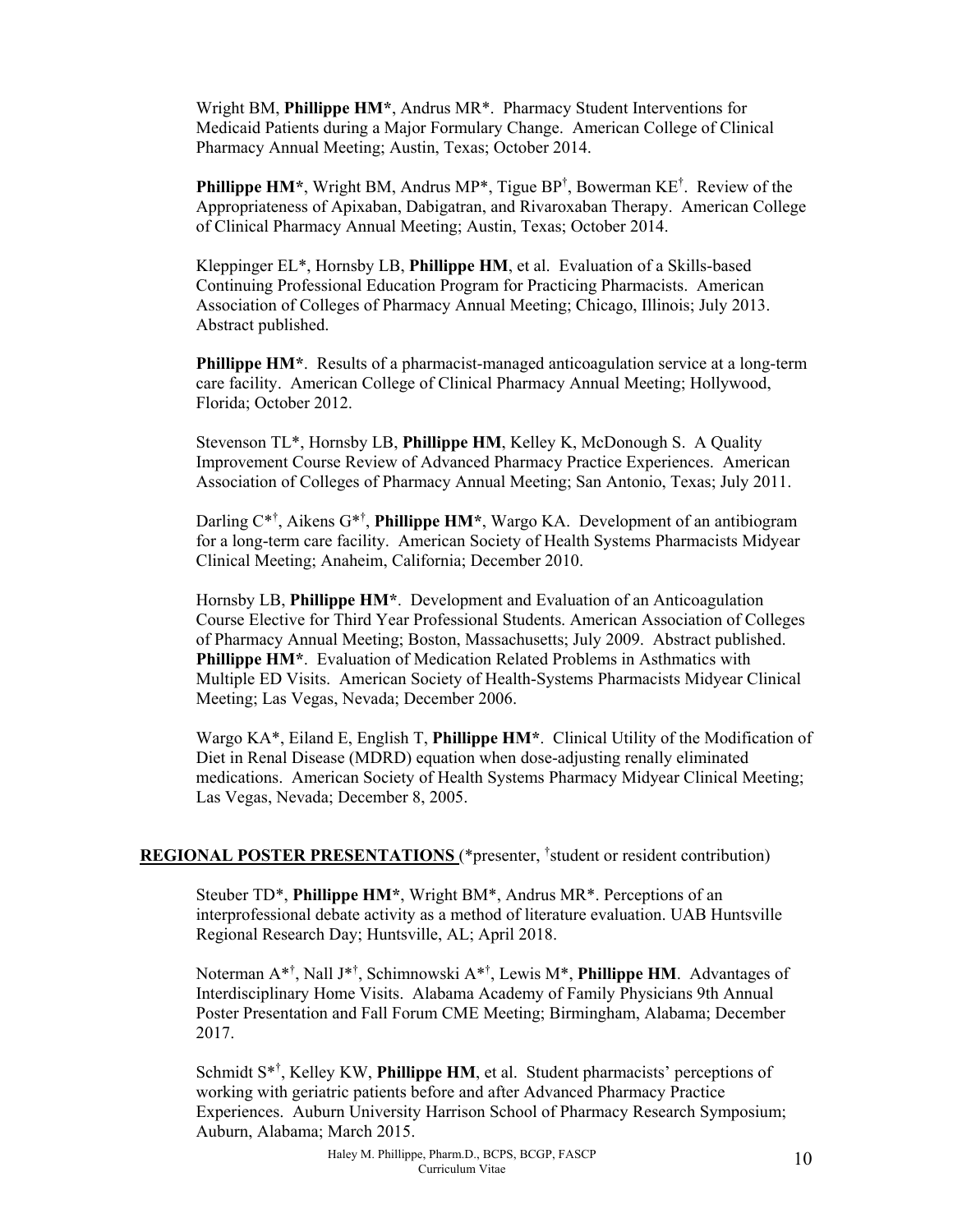**Phillippe HM\***, Wright BM, Andrus MP, Tigue BP, Bowerman KE. Preliminary Results: Review of the Appropriateness of Apixaban, Dabigatran, and Rivaroxaban Therapy. Alabama Society of Health Systems Pharmacist Summer Meeting; Pensacola Beach, Florida; June 2014.

#### **NATIONAL PRESENTATIONS**

**Phillippe HM,** Hutchison AM. Diabetes Mellitus: A Game of Chess. American Society of Consultant Pharmacists Annual Meeting (one hour of continuing education for pharmacists); Baltimore, Maryland; November 3, 2018.

**Phillippe HM**, Hutchison AM. Practice Considerations for Physical Changes in the Older Adult. American Society of Consultant Pharmacists Annual Meeting (one hour of continuing education for pharmacists); Orlando, Florida; November 4, 2017.

**Phillippe HM**, Fox BI. Combating Drug Misuse and Abuse in Alabama: Engaging Key Stakeholders. Engagement Scholarship Consortium Annual Meeting (30 minute interdisciplinary presentation); Birmingham, Alabama; September 26, 2017.

**Phillippe HM**. Are Direct Oral Anticoagulants Appropriate for Patients 65 years and Older. American Society of Health-System Pharmacists Summer Ambulatory Care Conference. Clinical Pearls Session (10 minutes of continuing education for pharmacists); Minneapolis, Minnesota; June 6, 2017.

**Phillippe HM**. Special Populations: Anticoagulation in Skilled Nursing Facilities/Long Term Care Patients. Pharmacy Invitational Conference on Antithrombotic Therapy Advances and Updates in Antithrombotic Therapy (one hour of continuing education for pharmacists and physicians); Las Vegas, Nevada; December 3, 2016.

**Phillippe HM**, Kelley KW, Carroll DG. Beyond Metformin II: Newer Antidiabetic Agents: What is their Role in Management of Type 2 Diabetes. American Society of Consultant Pharmacists Annual Meeting (one hour of continuing education for pharmacists); Dallas, Texas; November 6, 2016.

**Phillippe HM**, Ogbonna KC. Direct Oral Anticoagulants: Adherence and Transitions of Care. American Society of Consultant Pharmacists Annual Meeting (one hour of continuing education for pharmacists); Dallas, Texas; November 6, 2016.

**Phillippe HM**. Direct Oral Anticoagulants: Highlighting What Pharmacists Need to Know. American Society of Health-System Pharmacists Summer Ambulatory Care Conference (10 minutes of continuing education for pharmacists); Baltimore, Maryland; June 14, 2016.

**Phillippe HM**. Direct Oral Anticoagulants for Atrial Fibrillation: Importance of Adherence and Patient Follow up. Pharmacy Times Directions in Pharmacy (one hour of continuing education for pharmacists and physicians); March 12, 2016.

**Phillippe HM**, Parker MH. Choosing the Right Oral Anticoagulant for your Patient: High Risk Patients. American Society of Health-System Pharmacists Midyear Clinical Meeting (90 minutes of continuing education for pharmacists); New Orleans, Louisiana; December 9, 2015.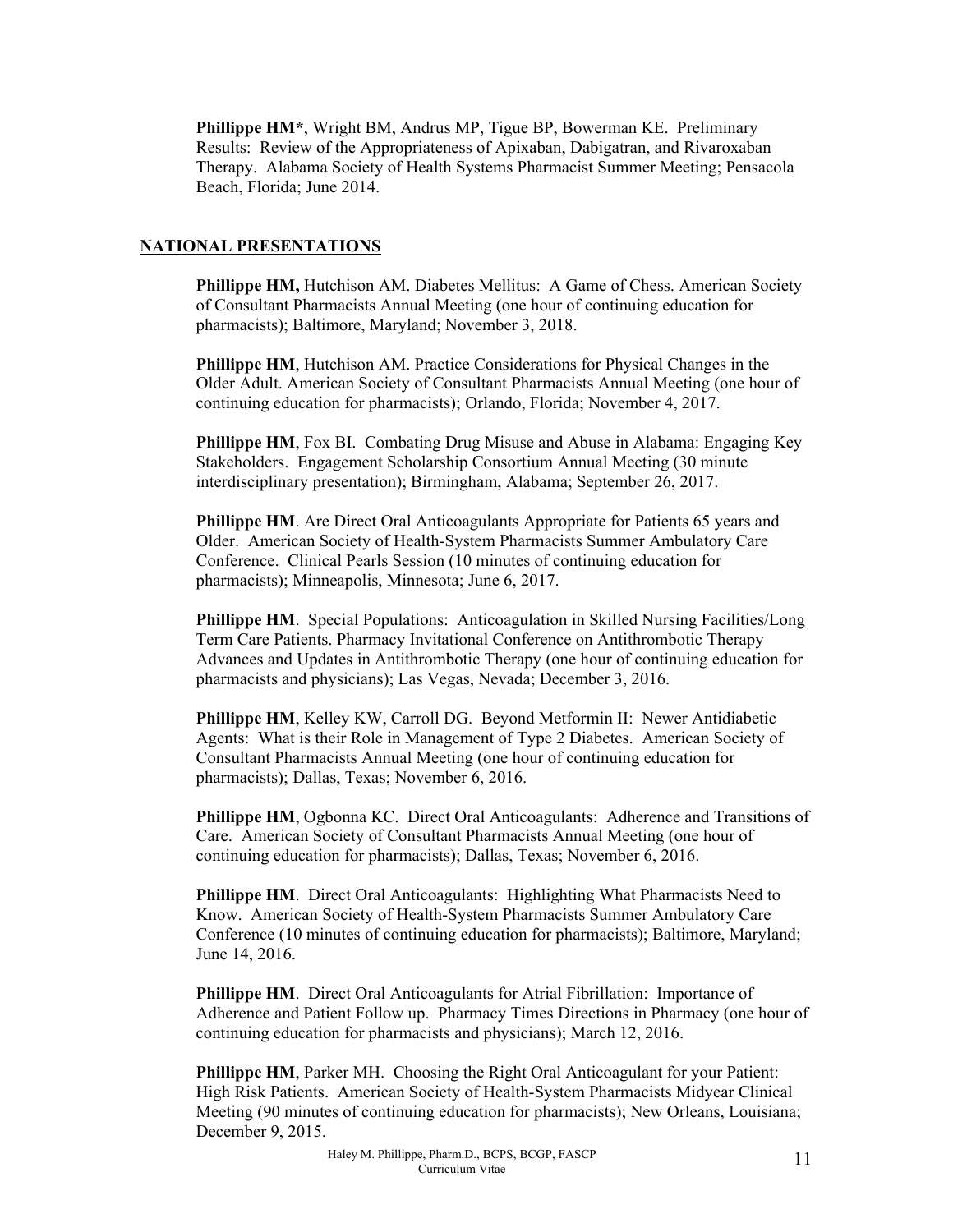**Phillippe HM.** Dissecting Venous Thromboembolism: A Focus on New Oral Anticoagulants and Successful Pharmacy-Based Prevention Strategies. Pharmacy Times Webinar (one hour of continuing education for pharmacists); November 11, 2015.

**Phillippe HM**, Ogbonna KC. Pearls, Protocols, and Processes: How to Select the Right Oral Anticoagulant for the Geriatric Patient. American Society of Consultant Pharmacists Annual Meeting (one hour of continuing education for pharmacists); Las Vegas, Nevada; October 30, 2015.

#### **REGIONAL PRESENTATIONS**

**Phillippe HM**, Hutchison AM. The Long-Term Care Survey: Phase 2. Auburn University Harrison School of Pharmacy Summer Continuing Education Program (four hours of continuing education for pharmacists); Auburn, Alabama; July 13, 2018.

**Phillippe HM.** Opioid Addiction. Alabama Society of Health Care Social Workers Annual Meeting. Orange Beach, Alabama; April 24, 2018.

**Phillippe HM**, Hutchison AM. The Long-Term Care Survey. Auburn University Harrison School of Pharmacy Summer Continuing Education Program (four hours of continuing education for pharmacists); Auburn, Alabama; July 21, 2017.

**Phillippe HM**. Direct Oral Anticoagulants: Use in High Risk Patients. Auburn University Harrison School of Pharmacy Summer Continuing Education Program (one hour of continuing education for pharmacists); Auburn, Alabama; July 15, 2016.

Phillippe HM, Hutchison AM. Introduction for New Consultants. Auburn University Harrison School of Pharmacy Summer Continuing Education Program (four hours of continuing education for pharmacists); Auburn, Alabama; July 14, 2016.

**Phillippe HM**. New Drugs: What Every Pharmacist Should Know. Alabama Society of Health-System Pharmacists Annual Clinical Meeting (one hour of continuing education for pharmacists); Birmingham, Alabama; October 2, 2015.

**Phillippe HM.** New Oral Anticoagulants: What Every Pharmacist Should Know. Auburn University Harrison School of Pharmacy Summer Continuing Education Program (one hour of continuing education for pharmacists); Birmingham, Alabama; July 18, 2015.

**Phillippe HM.** New Drugs: A geriatric update. Auburn University Harrison School of Pharmacy Summer Continuing Education Program (one hour of continuing education for pharmacists); Birmingham, Alabama; July 18, 2015.

**Phillippe HM,** Hutchison AM. The Secure Project. Auburn University Harrison School of Pharmacy Summer Continuing Education Program (one hour of continuing education for pharmacists); Birmingham, Alabama; July 19, 2014.

**Phillippe HM**. New Oral Anticoagulants vs Warfarin. Alabama Academy of Family Physicians Annual Meeting (one hour of continuing education for physicians); Destin, Florida; June 27, 2014.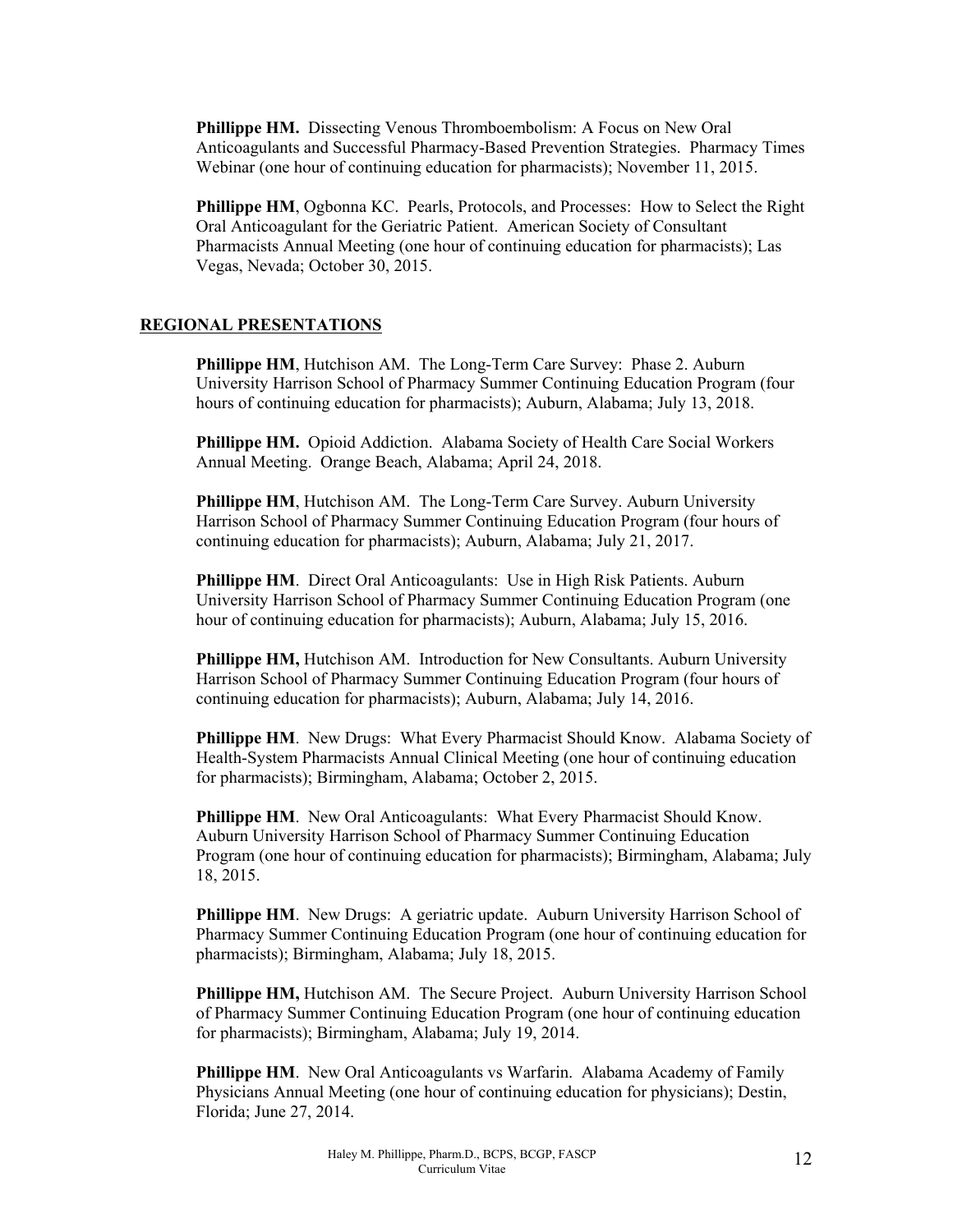**Phillippe HM.** Smoking Cessation. Auburn University Harrison School of Pharmacy Spring Continuing Education Program (one hour of continuing education for pharmacists); Birmingham, Alabama; March 9, 2014.

**Phillippe HM**. Beers Criteria vs START/STOPP Tool: Inappropriate Prescribing in the Elderly. Auburn University Harrison School of Pharmacy Fall Continuing Education Program (one hour of continuing education for pharmacists); Birmingham, Alabama; October 20, 2013.

**Phillippe HM**. START/STOPP Criteria: Guidance on Inappropriate Prescribing in the Elderly. Alabama Society of Health-Systems Pharmacists December Continuing Education Program (one hour of continuing education for pharmacists); Birmingham, Alabama; December 14, 2012.

**Phillippe HM**. Peak Flow Meters. Auburn University Harrison School of Pharmacy Spring Continuing Education Program (one hour of continuing education for pharmacists); Auburn, Alabama; March 25, 2012.

**Phillippe HM**. Atrial Fibrillation: A therapeutic update. Auburn University Harrison School of Pharmacy Summer Continuing Education Program (one hour of continuing education for pharmacists); Auburn, Alabama; July 25, 2010.

**Phillippe HM**. Health Literacy and Medication Misuse. Alabama Geriatric Society Annual Meeting (one hour of continuing education for physicians, nurses, pharmacists, social workers, and administrators); Montgomery, Alabama; April 2010.

**Phillippe HM**. Management of Atrial Fibrillation. Alabama Society of Health-Systems Pharmacy Fall Meeting (one hour of continuing education for pharmacists); Birmingham, Alabama; October 30, 2009.

**Phillippe HM**. Oral Anticoagulation Therapy. Auburn University Harrison School of Pharmacy Summer Continuing Education Program (one hour of continuing education for pharmacists); Auburn, Alabama; July 14, 2009.

**Phillippe HM**. Development of a Diabetes Care Clinic for Employees. Southeastern Residency Conference (SERC); Athens, Georgia; April 12, 2007.

#### **LOCAL PRESENTATIONS**

**Phillippe HM.** Management of Hypertension. University of Alabama at Birmingham Medical School – Huntsville Regional Medical Campus; Family Medicine Noon Conference; Huntsville, Alabama; May 2, 2019.

**Phillippe HM.** Management of Type 2 Diabetes. University of Alabama at Birmingham Medical School – Huntsville Regional Medical Campus; Family Medicine Noon Conference; Huntsville, Alabama; April 11, 2019.

**Phillippe HM.** DOACs in High Risk Patients. University of Alabama at Birmingham Medical School – Huntsville Regional Medical Campus; Family Medicine Noon Conference; Huntsville, Alabama; February 21, 2019.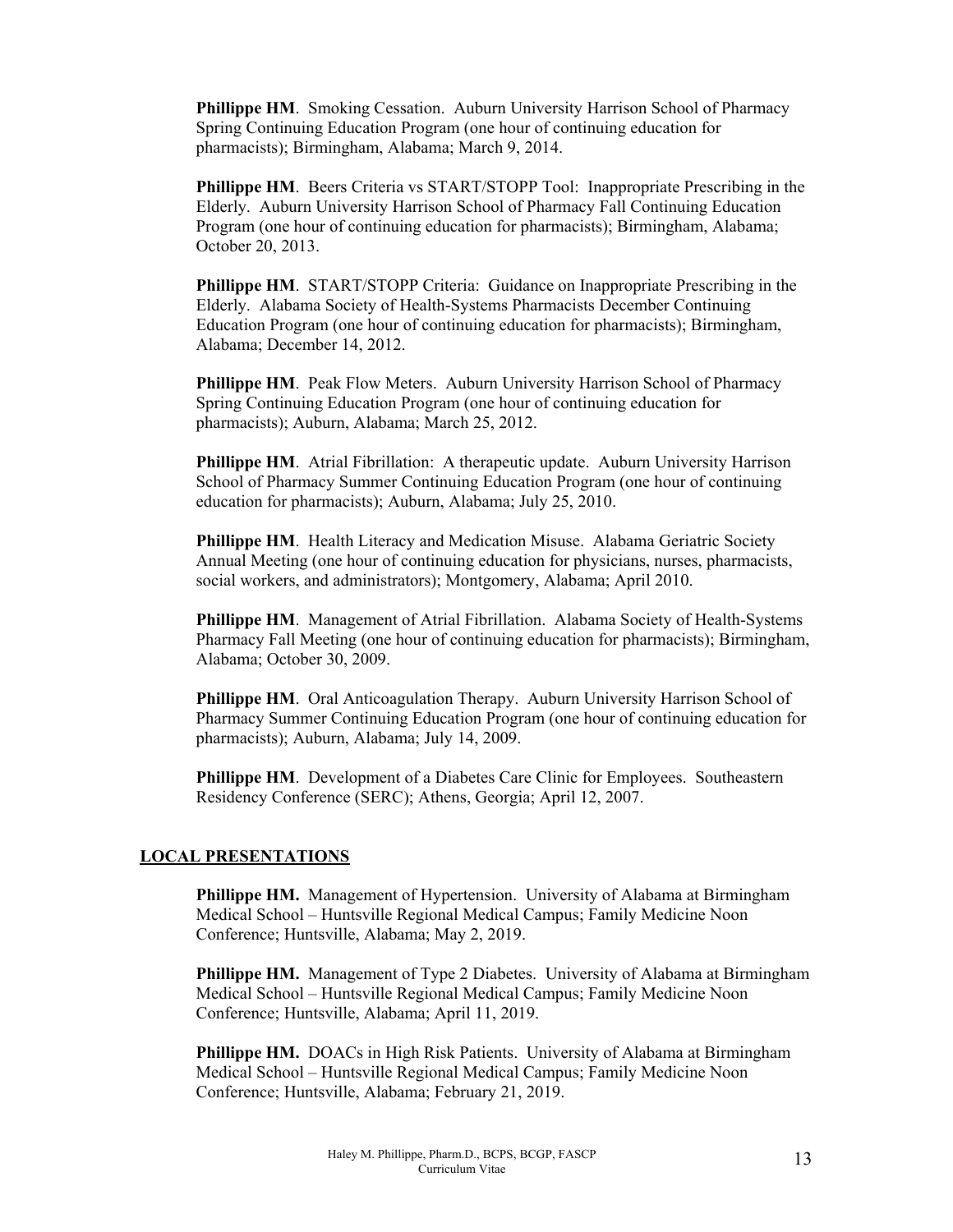**Phillippe HM.** Warfarin in High Risk Patients. University of Alabama at Birmingham Medical School – Huntsville Regional Medical Campus; Family Medicine Noon Conference; Huntsville, Alabama; February 21, 2019.

Phillippe HM. Geriatrics. University of Alabama at Birmingham Medical School -Huntsville Regional Medical Campus; Family Medicine Noon Conference; Huntsville, Alabama; February 22, 2018.

**Phillippe HM.** Warfarin Management. University of Alabama at Birmingham Medical School – Huntsville Regional Medical Campus; Family Medicine Noon Conference; Huntsville, Alabama; February 15, 2018.

**Phillippe HM.** Direct Oral Anticoagulants. University of Alabama at Birmingham Medical School – Huntsville Regional Medical Campus; Family Medicine Noon Conference; Huntsville, Alabama; January 25, 2018.

**Phillippe HM,** Steuber TD. Alabama Medicaid Update. University of Alabama Birmingham School of Medicine – Huntsville Campus Grand Rounds (one hour of continuing education for physicians); Huntsville, Alabama; September 19, 2017.

**Phillippe HM.** Anticoagulants: Where are we Now. University of Alabama Birmingham School of Medicine – Huntsville Campus Grand Rounds (one hour of continuing education for physicians); Huntsville, Alabama; April 26, 2017.

**Phillippe HM**. Selection of Appropriate Agents: High Risk Patients. University of Alabama Birmingham School of Medicine – Huntsville Campus Grand Rounds (one hour of continuing education for physicians); Huntsville, Alabama; March 1, 2016.

**Phillippe HM.** Geriatrics. University of Alabama at Birmingham Medical School – Huntsville Regional Medical Campus; Family Medicine Noon Conference; Huntsville, Alabama; June 9, 2016.

**Phillippe HM.** Warfarin versus Direct Oral Anticoagulants. University of Alabama at Birmingham Medical School – Huntsville Regional Medical Campus; Family Medicine Noon Conference; Huntsville, Alabama; April 17, 2016.

**Phillippe HM.** Type 2 Diabetes. Huntsville Hospital Health Matters Program; Huntsville, Alabama; Presented 4 times per year. 2009 – 2016.

**Phillippe HM.** Coumadin Management. Big Springs Specialty Care Center Nurse Education; Huntsville, Alabama; Presented nine times per year. 2008 – 2016.

**Phillippe HM.** How to select the right direct oral anticoagulant for the right patient. University of Alabama Birmingham School of Medicine – Huntsville Campus Grand Rounds (one hour of continuing education for physicians); Huntsville, Alabama; August 4, 2015.

**Phillippe HM.** Warfarin Management: Patient Cases. University of Alabama at Birmingham Medical School – Huntsville Regional Medical Campus; Family Medicine Noon Conference; Huntsville, Alabama; April 15, 2015.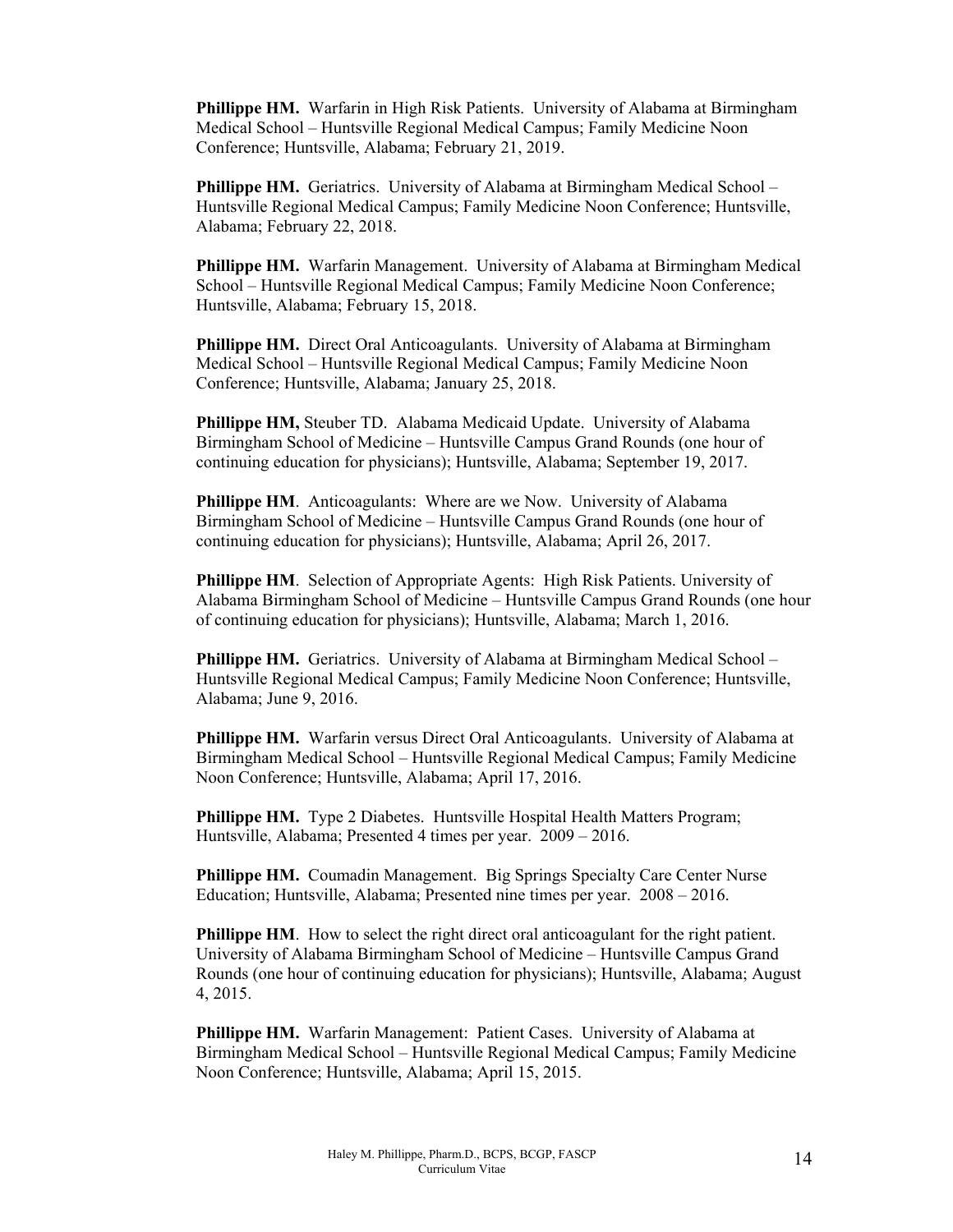**Phillippe HM.** ACC/AHA Lipid Guidelines Update. University of Alabama at Birmingham Medical School – Huntsville Regional Medical Campus; Family Medicine Noon Conference; Huntsville, Alabama; February 13, 2014.

**Phillippe HM.** Warfarin Management and Update. University of Alabama at Birmingham Medical School – Huntsville Regional Medical Campus; Family Medicine Noon Conference; Huntsville, Alabama; January 22, 2014.

**Phillippe HM**. New Oral Anticoagulants. University of Alabama Birmingham School of Medicine – Huntsville Campus Grand Rounds (one hour of continuing education for physicians); Huntsville, Alabama; October 29, 2013.

**Phillippe HM.** New Anticoagulants. University of Alabama at Birmingham Medical School – Huntsville Regional Medical Campus; Family Medicine Noon Conference; Huntsville, Alabama; June 22, 2013.

**Phillippe HM.** Big Springs. University of Alabama at Birmingham Medical School – Huntsville Regional Medical Campus; Family Medicine Noon Conference; Huntsville, Alabama; October 22, 2009.

**Phillippe HM.** Statistics Review. Auburn University Harrison School of Pharmacy Huntsville Region Clinical Education Series; Huntsville, Alabama; Presented one time per year. 2009 – 2016.

**Phillippe HM.** Interview Skills. Auburn University Harrison School of Pharmacy Huntsville Region Clinical Education Series; Huntsville, Alabama; Presented one time per year. 2009 – 2016.

Phillippe HM. CV Workshop. Auburn University Harrison School of Pharmacy Huntsville Region Clinical Education Series; Huntsville, Alabama; October 1, 2009.

**Phillippe HM.** Atrial Fibrillation. Auburn University Harrison School of Pharmacy Huntsville Region Clinical Education Series; Huntsville, Alabama; Presented one time per year. 2009 – 2012.

**Phillippe HM.** Management of Oral Anticoagulation. University of Alabama at Birmingham Medical School – Huntsville Regional Medical Campus; Family Medicine Noon Conference; Huntsville, Alabama; August 20, 2009; April 10, 2008.

**Phillippe HM.** Warfarin Management. Auburn University Harrison School of Pharmacy Huntsville Region Clinical Education Series; Huntsville, Alabama; Presented one time per year. 2009 – 2012.

**Phillippe HM.** Diabetes Medications. Big Springs Specialty Care Center Nurse Education; Huntsville, Alabama; July 3, 2009.

**Phillippe HM.** Bridge Therapy. University of Alabama at Birmingham Medical School – Huntsville Regional Medical Campus; Family Medicine Noon Conference; Huntsville, Alabama; April 9, 2009.

**Phillippe HM.** Feedback. Huntsville Hospital Preceptor Development Series; Huntsville, Alabama; March 31, 2009.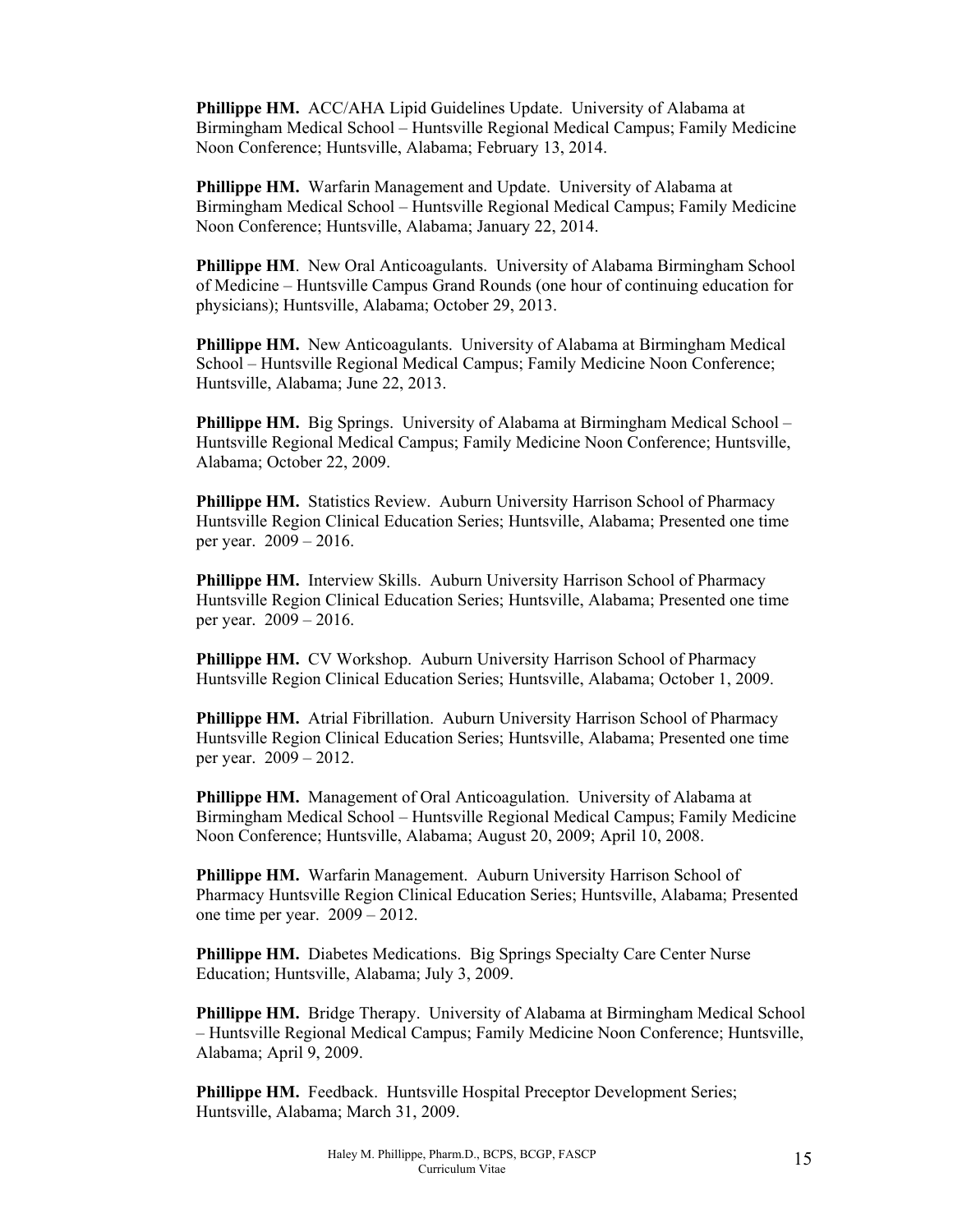**Phillippe HM.** Vitamin K. University of Alabama at Birmingham Medical School – Huntsville Regional Medical Campus; Family Medicine Noon Conference; Huntsville, Alabama; February 19, 2009.

**Phillippe HM.** Update to CHEST Guidelines. University of Alabama at Birmingham Medical School – Huntsville Regional Medical Campus; Family Medicine Noon Conference; Huntsville, Alabama; November 13, 2008.

**Phillippe HM.** Asthma/COPD Guidelines. Auburn University Harrison School of Pharmacy Huntsville Region Clinical Education Series; Huntsville, Alabama; October 10, 2006.

#### **INVITED REVIEWER**

*Journal of Pharmacy Practice*; 2014 – present. 1 to 2 reviews per year

*Journal of Pharmacy Technology*; 2014 – present. 1 to 2 reviews per year

*Journal of Family Practice*; 2009 – present. 1 to 2 reviews per year

*American Journal of Health-System Pharmacy*; 2008 – present. 1 review per year

 The *Annals of Pharmacotherapy*; 2008 – present. 1 review per year

*Hospital Pharmacy*; 2007 – present. 1 review per year

#### **SERVICE ACTIVITIES**

#### **Auburn University Harrison School of Pharmacy**

Learning Community 2 Committee Member; 2017 – present Professional Education Committee Member; 2014 – 2017. Post Graduate Education Sub-committee IV member; 2010 – present. Interprofessional Education Sub-committee member; 2017. Post Graduate Education Sub-committee chair; 2014 – 2017. Experiential Education Sub-committee III; 2008 – 2011. Pharmacy Practice Department Search Committee; 2011 – 2012, 2015 – 2016. Admissions Committee; 2010 – 2011. Office of Teaching Learning and Assessment Advisory Committee; 2008 – 2009.

## **University of Alabama at Birmingham School of Medicine, Huntsville Region**

Haley M. Phillippe, Pharm.D., BCPS, BCGP, FASCP  $16$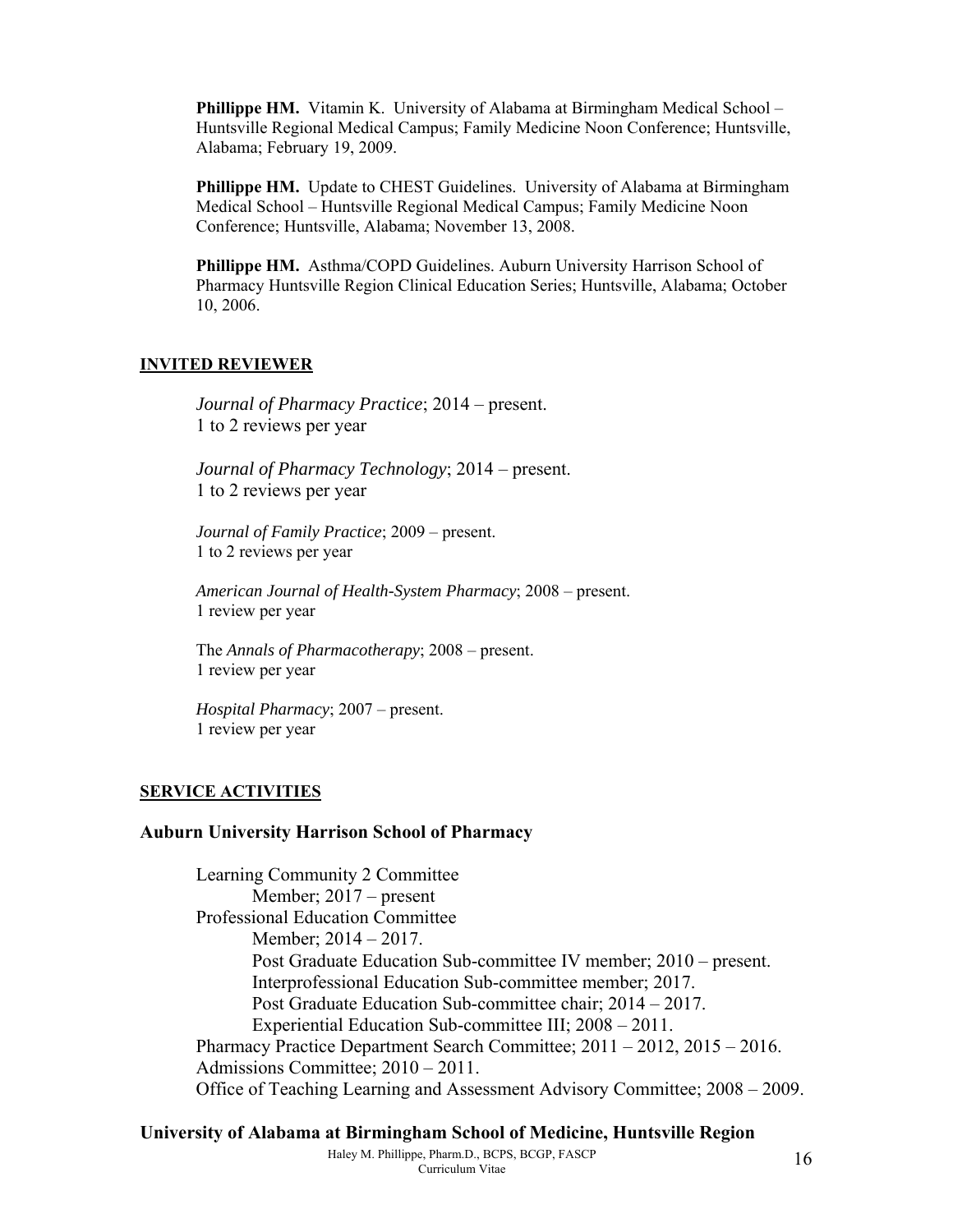Controlled Substance Advisory Committee Co-Chair; 2018 – present Member; 2018 – present

#### **PROFESSIONAL ORGANIZATIONS**

## **American Society of Health-System Pharmacists; 2013 – present.**  Section of Ambulatory Practitioners Member, Ambulatory Care Education Steering Committee; 2014 – present Chair, Ambulatory Care Education Steering Committee; 2016 – 2017

#### **Alabama Society of Health-System Pharmacists; 2010 – present.**

 Chair, Programming Committee; 2014 – 2016 Member, Programming Committee; 2011 – 2016

#### **American Society of Consultant Pharmacists; 2010 – present.**

 Member, Opioid Stewardship Committee; 2018 – present Member, BCGP Education Planning Sub-committee; 2018 – present Member, Educational Affairs Committee; 2014 – present Chair, Needs Assessment Sub-committee; 2016 – 2018

#### **American College of Clinical Pharmacy; 2007 – 2018.**

 Geriatrics Practice and Research Network; 2010 – present Ambulatory Care Practice and Research Network; 2007 – present Education and Training Practice and Research Network; 2007 – present Chair, Networking Committee; 2009 – 2015 Member, Programming Committee; 2011 – 2013 Member, StuNet Committee; 2010 – 2012 Member, Finance Committee; 2009 – 2015

**American Association of Colleges of Pharmacy; 2009 – 2010; 2016 – present.** 

#### **HONORS AND AWARDS**

**2019 Faculty Research Excellence Award**  Auburn University Harrison School of Pharmacy

**2018 Fellow of the American Society of Consultant Pharmacists (FASCP)**  American Society of Consultant Pharmacists

**2018 Excellence in Outreach Award**  Auburn University Harrison School of Pharmacy

**2018 Faculty Research Excellence Award**  Auburn University Harrison School of Pharmacy

**2014 ACCP Member Volunteer Recognition Award**  American College of Clinical Pharmacy